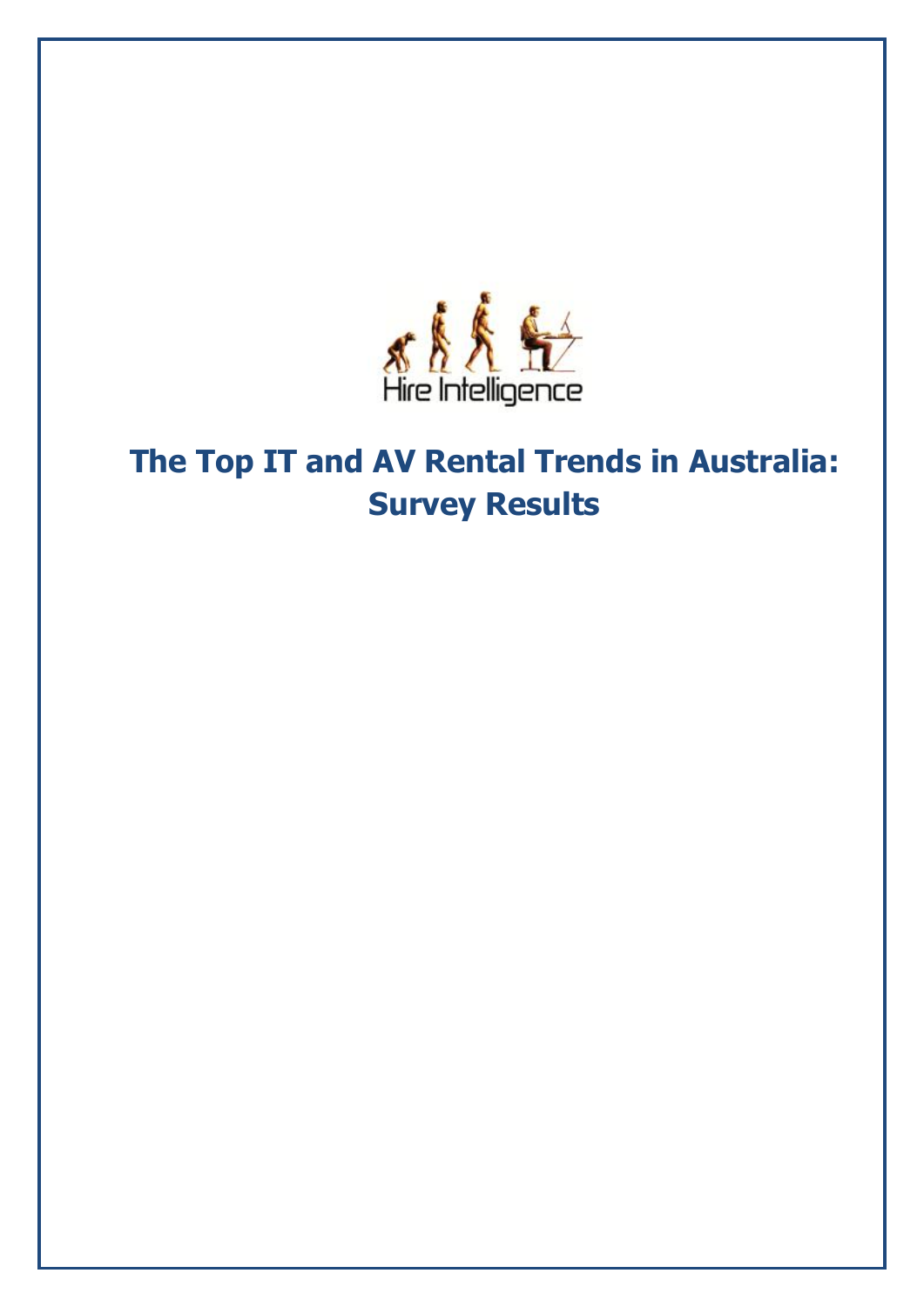

#### **Contents**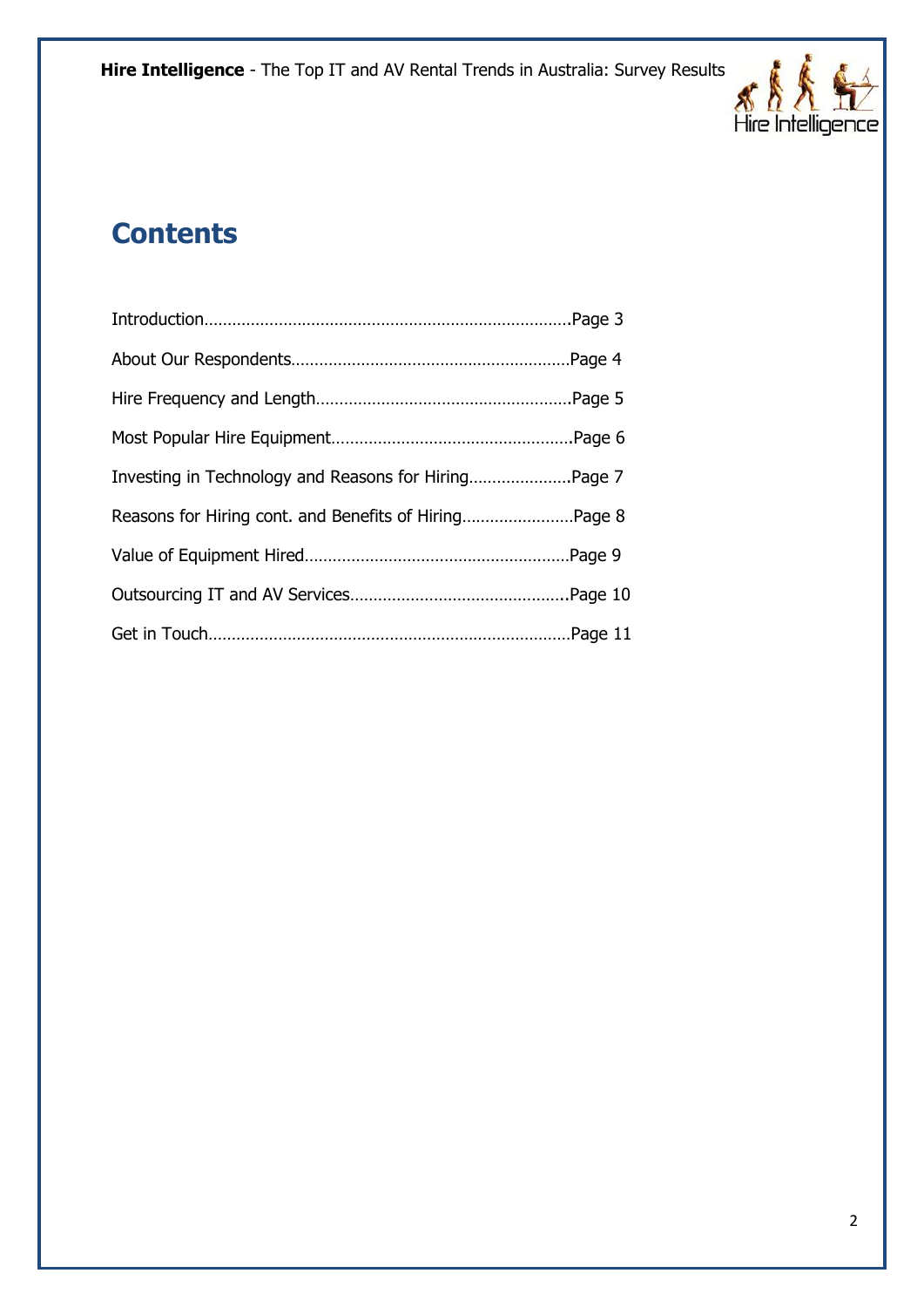

# **Introduction**

Customers are our main priority here at Hire Intelligence. With that in mind, we conducted a survey to identify the top IT and AV trends in Australia.The aim was to analyse business habits and opinions when it came to renting IT and AV equipment.

We uncovered some interesting statistics,including the average amount of IT and AV equipment that businesses hire and the most common hire period.Read on to find out more insightful facts that Hire Intelligence has discovered about the industry.

Please credit Hire Intelligence –  $\frac{http://www.hire-intelligence.com.au/}{http://www.hire-intelligence.com.au/}$  $\frac{http://www.hire-intelligence.com.au/}{http://www.hire-intelligence.com.au/}$  $\frac{http://www.hire-intelligence.com.au/}{http://www.hire-intelligence.com.au/}$  – if you wish to publish the results included within this report.

The survey was conducted between November and December 2015.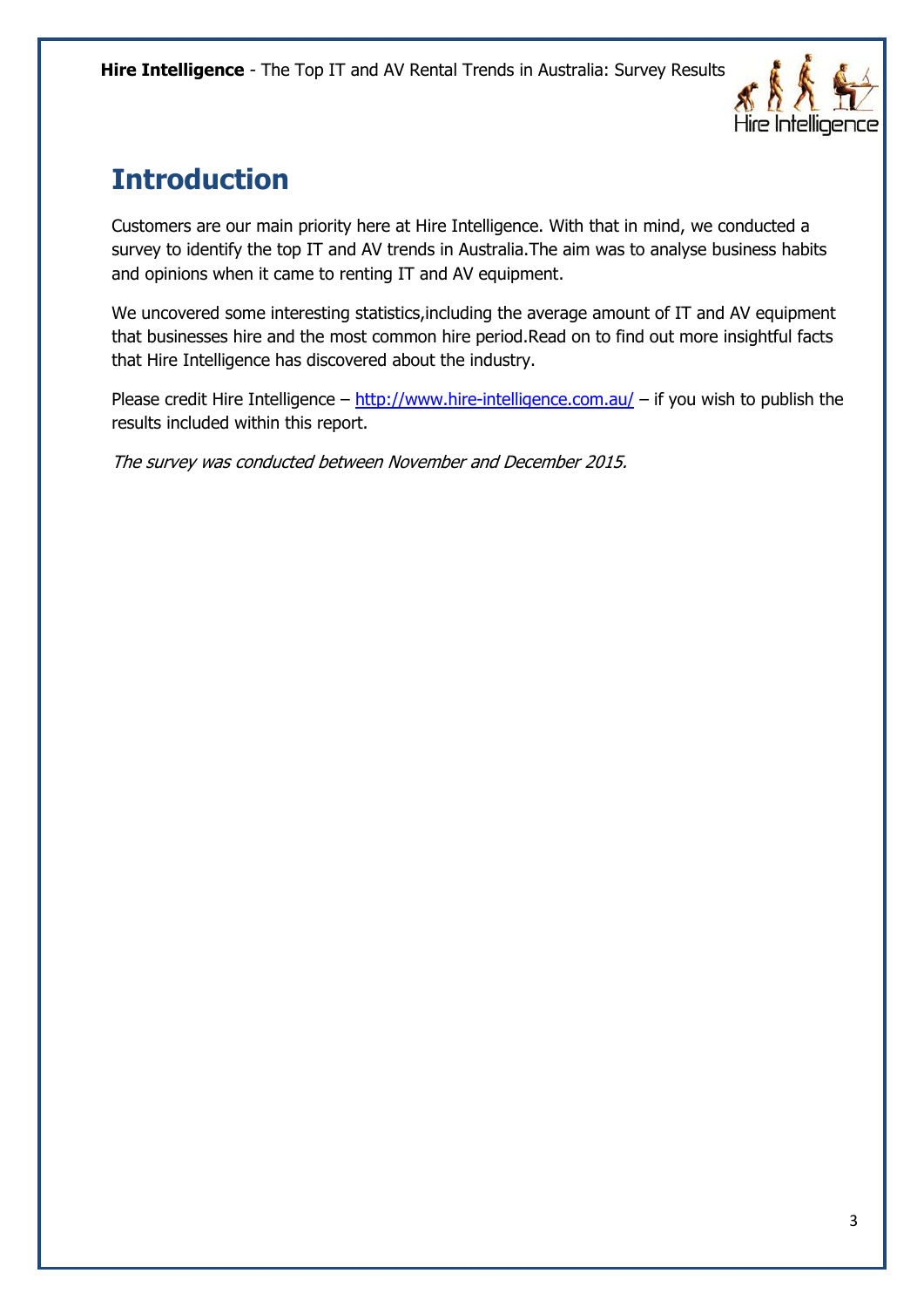

# **About Our Respondents**

- 50.08% of our respondents were male; 49.2% were female.
- The majority of our respondents were aged between 25 and 33 (25.4%).
- The most common industries that the respondents worked in included:
- Retail (15.2%)
- $-$  IT (13.6%)
- Financial services (5.6%)
- Healthcare (5.6%)
- Government (4.8%)
- Entertainment/leisure (4.0%)
- Industries featured in the 'Other' category include construction, education and sales.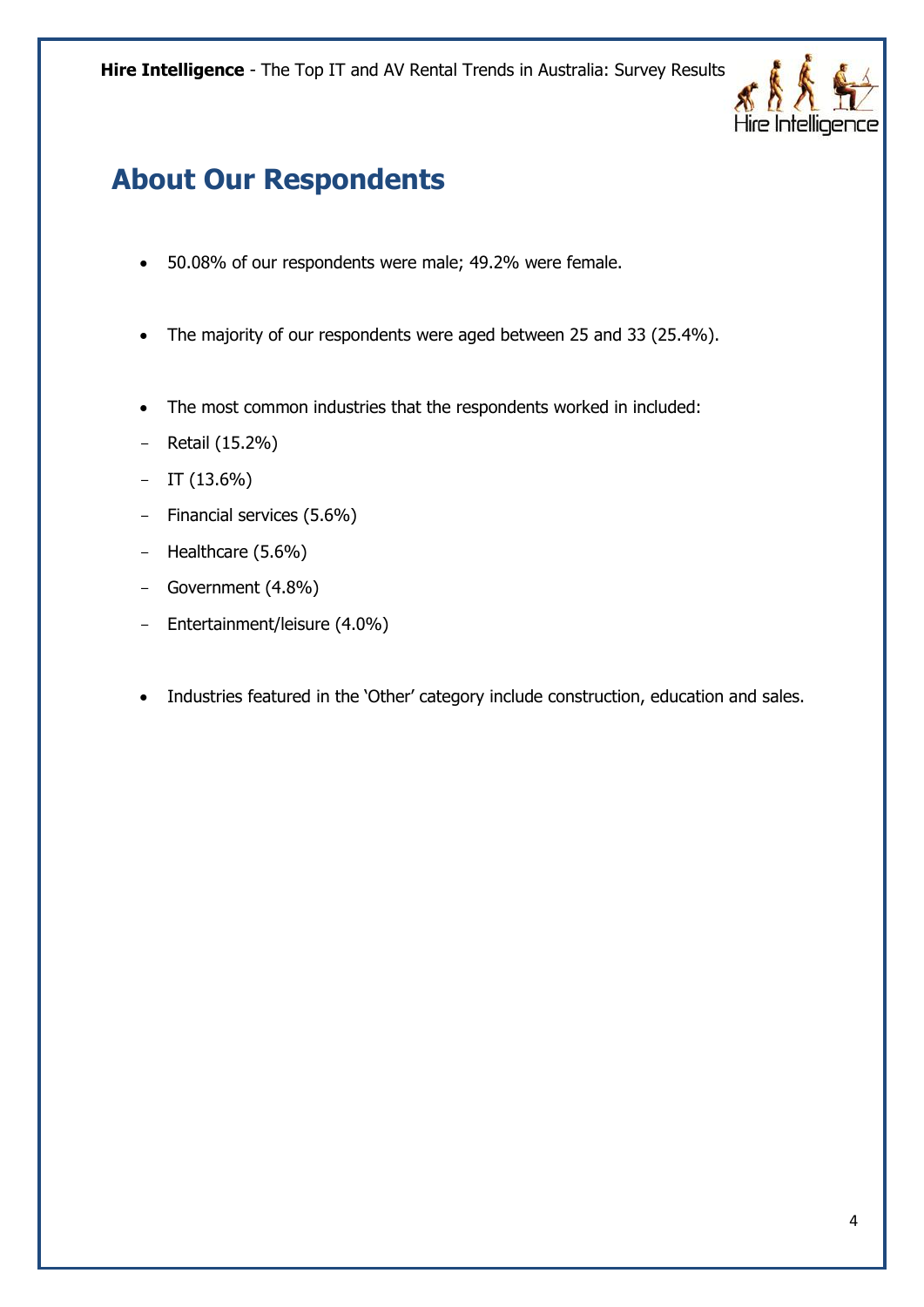

## **Hire Frequency and Length**

When we asked how often businesses hire their IT and AV equipment, we gained the following responses:

How often do you hire IT and AV equipment for your business?



For those that stated that they hire IT and AV equipment on a regular basis, the most popular hire frequency was every month (16%), followed by annually (12%).

We then asked what the average hire period length is at these businesses.

How long do you normally hire IT and AV equipment for?



The majority of businesses hire their IT and AV equipment for a year (18.8%). Those who selected the 'Other' option stated that the hire period depends on the purpose of the equipment and the project involved in addition to the procedural and lifecycle requirements.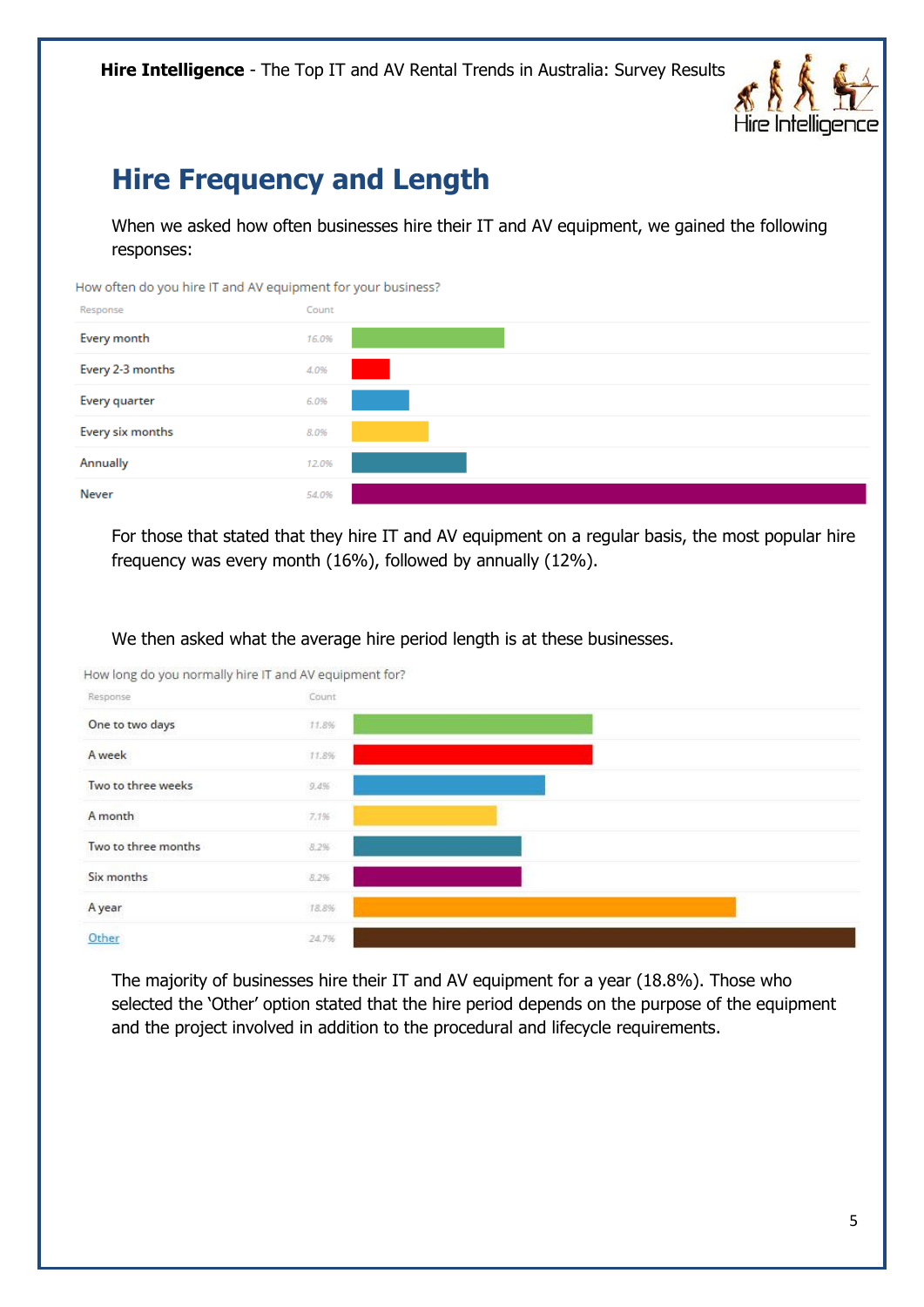

#### **Most Popular Hire Equipment**

Respondents were asked to select the top three pieces of IT and AV equipment that they hire. The results show that the most popular pieces of IT equipment are:\*

- Desktops PCs (40%)
- Laptop PCS (32.9%)
- $\bullet$  Printers (32.9%)

Which IT and AV equipment do you hire? (Select all relevant answers)



*\*Respondents were allowed to select multiple options, making the overall data count more than 100%.*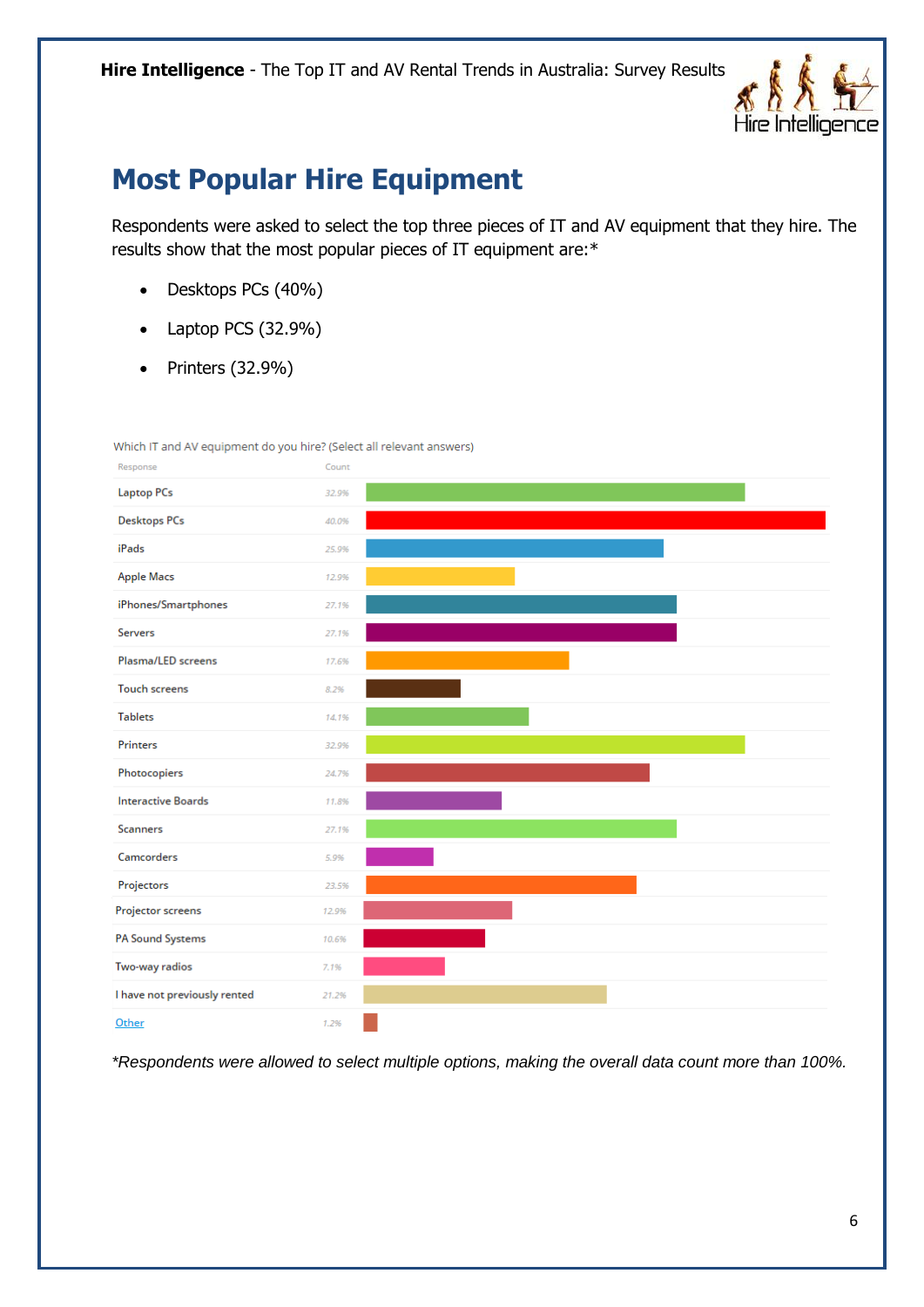

#### **Investing in Technology**

The statistics below show how many pieces of IT and AV equipment the respondents bought throughout 2015.



The most common response was between one and three pieces, which highlights that many businesses rely on hire companies for their essential equipment.

#### **Reasons for Hiring**

The results of the survey showed that businesses need IT and AV equipment for a whole host of events. The flexibility that hire equipment provides works perfectly for them.

The chart below shows that most businesses hire their equipment for conferences (39.8%).\*



For what type(s) of events do you hire hire IT and AV equipment?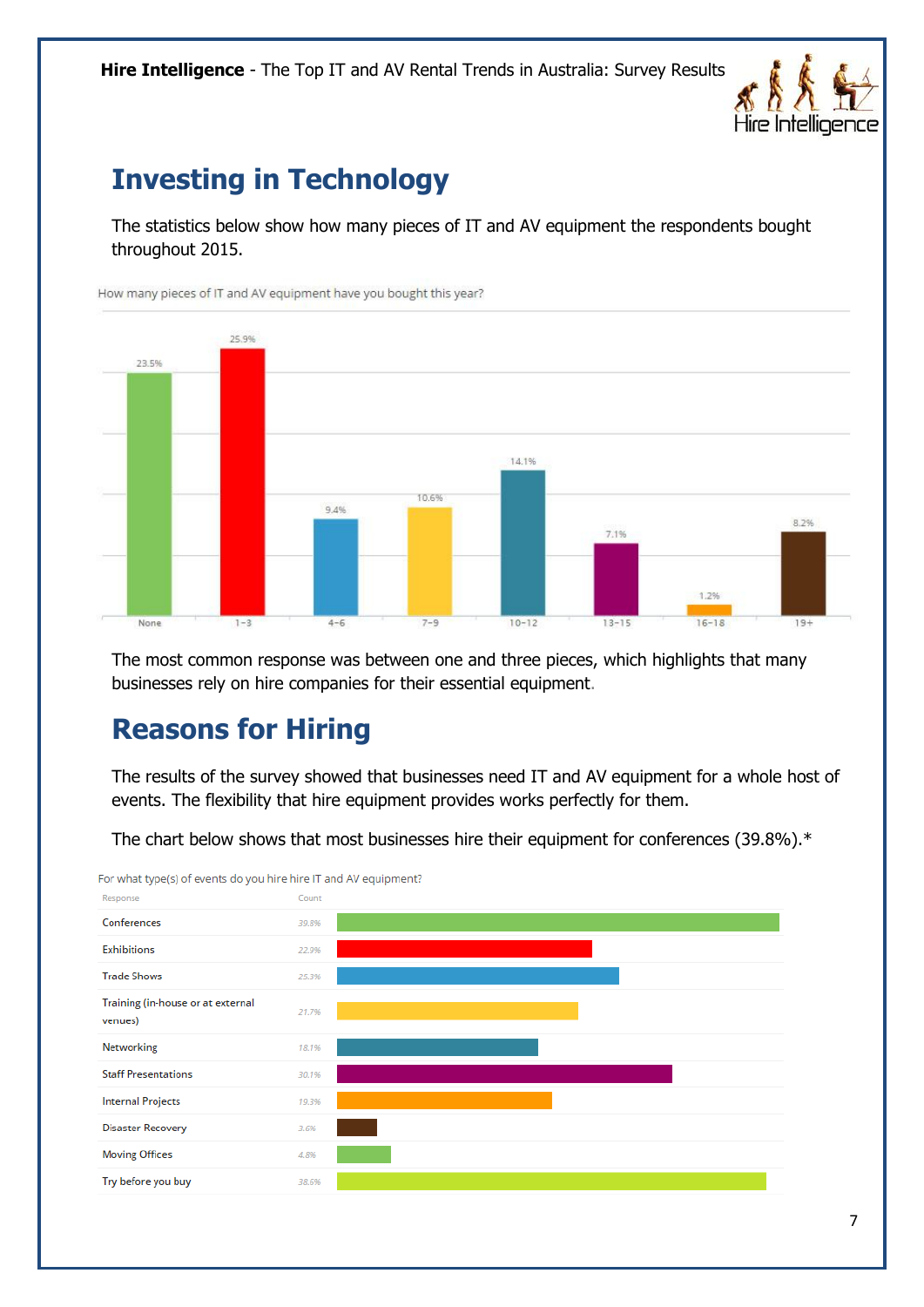

*\*Respondents were allowed to select multiple options, making the overall data count more than 100%.*

The majority of respondents (27.7%) stated that their main reason for hiring IT and AV equipment is to save money and reduce expenditure. This highlights how cost-effective renting is.



**Benefits of Hiring**

The results below show the main benefits participants reported gaining from hiring their IT and AV equipment. These are shown in descending order of the frequency of each response.



This data shows that reducing IT maintenance is the main benefit which businesses gain by hiring.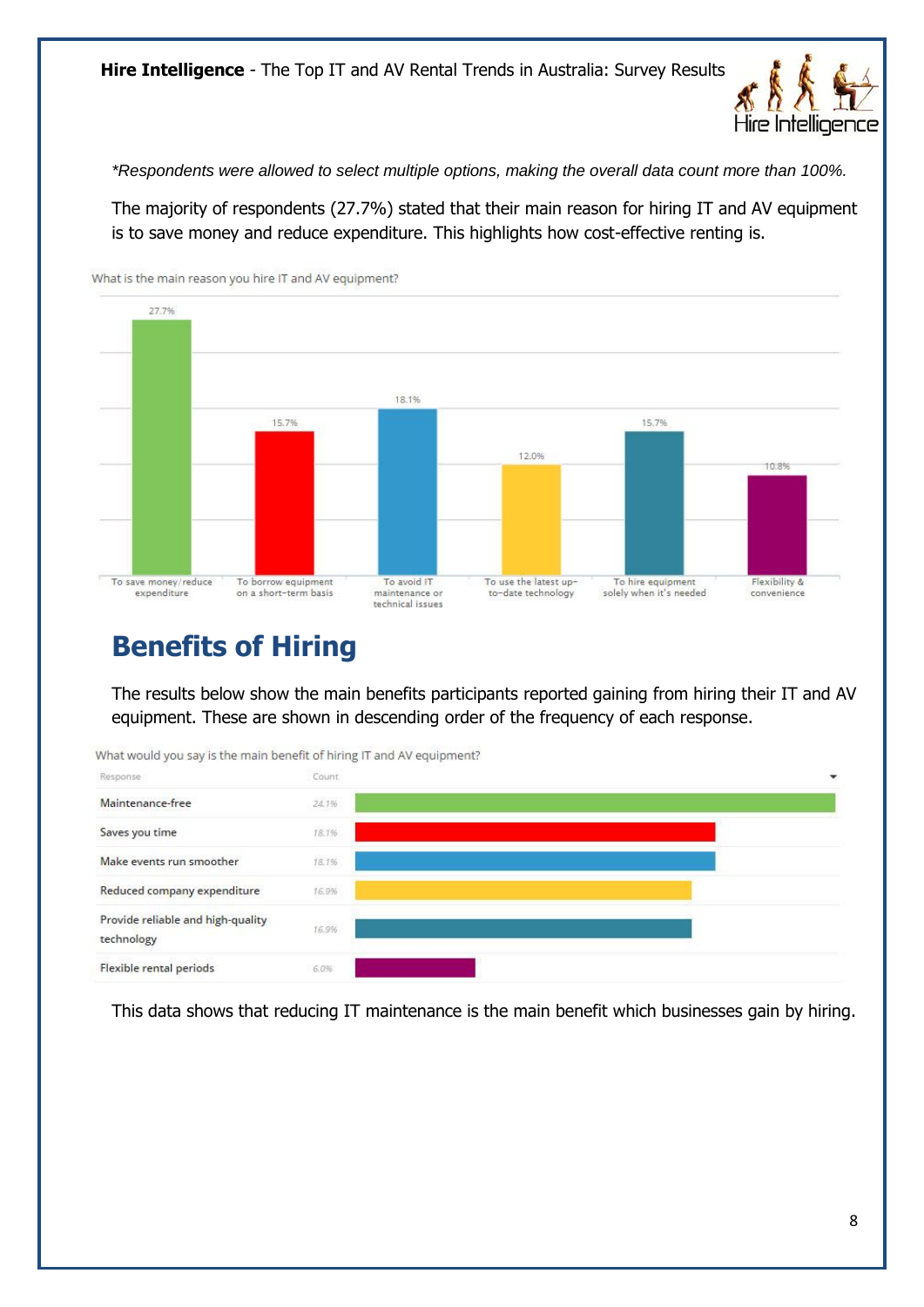

## **Value of Equipment Hired**

We asked businesses the overall value of the equipment they hired throughout the year. The below data shows that,of those who knew the total spend on hire equipment, 12.5% valued their hire equipment at \$5,000+.

What is the overall value of the equipment that you hire per year? Please indicate the price of the products rather than the hire value.



Meanwhile, 82.5% of businesses stated that hiring IT and AV equipment offers good value for money. This shows that the majority of businesses view renting as a cost-effective solution as opposed to buying their tech outright.

Do you think hiring IT and AV equipment offers good value for money?

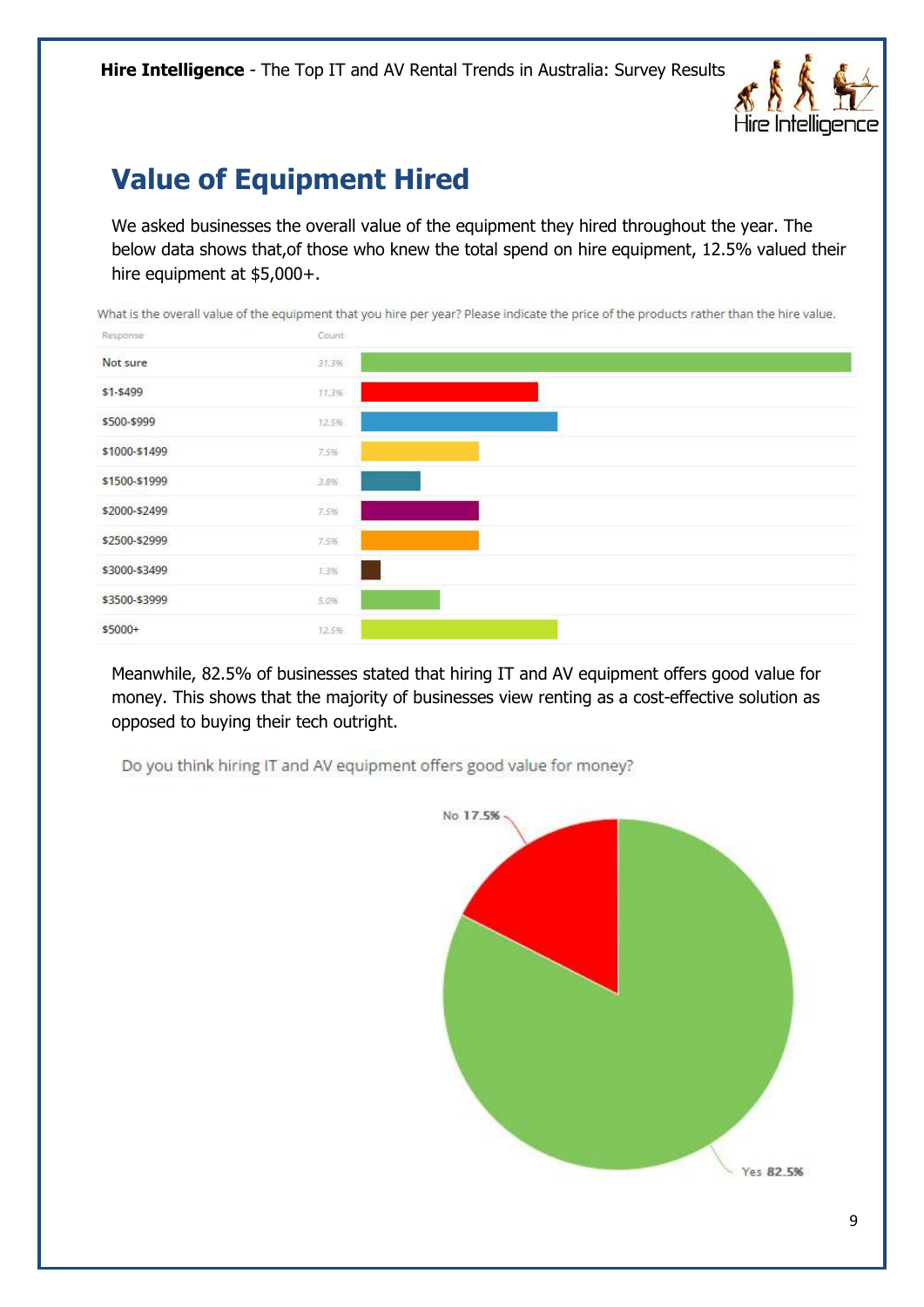

### **Outsourcing IT and AV Services**

52% of respondents told us that they manage their IT and AV services on-site, whereas 48% currently outsource this responsibility.

Are your IT and AV equipment services managed on-site?



When asked which IT and AV services were outsourced, the following responses were provided\*:



Which IT and AV services do you outsource? Please select all that apply.

The results identify the popularity of outsourcing server support, managed security, video conferencing and cloud computing.

*\*Respondents were allowed to select multiple options, making the overall data count more than 100%.*